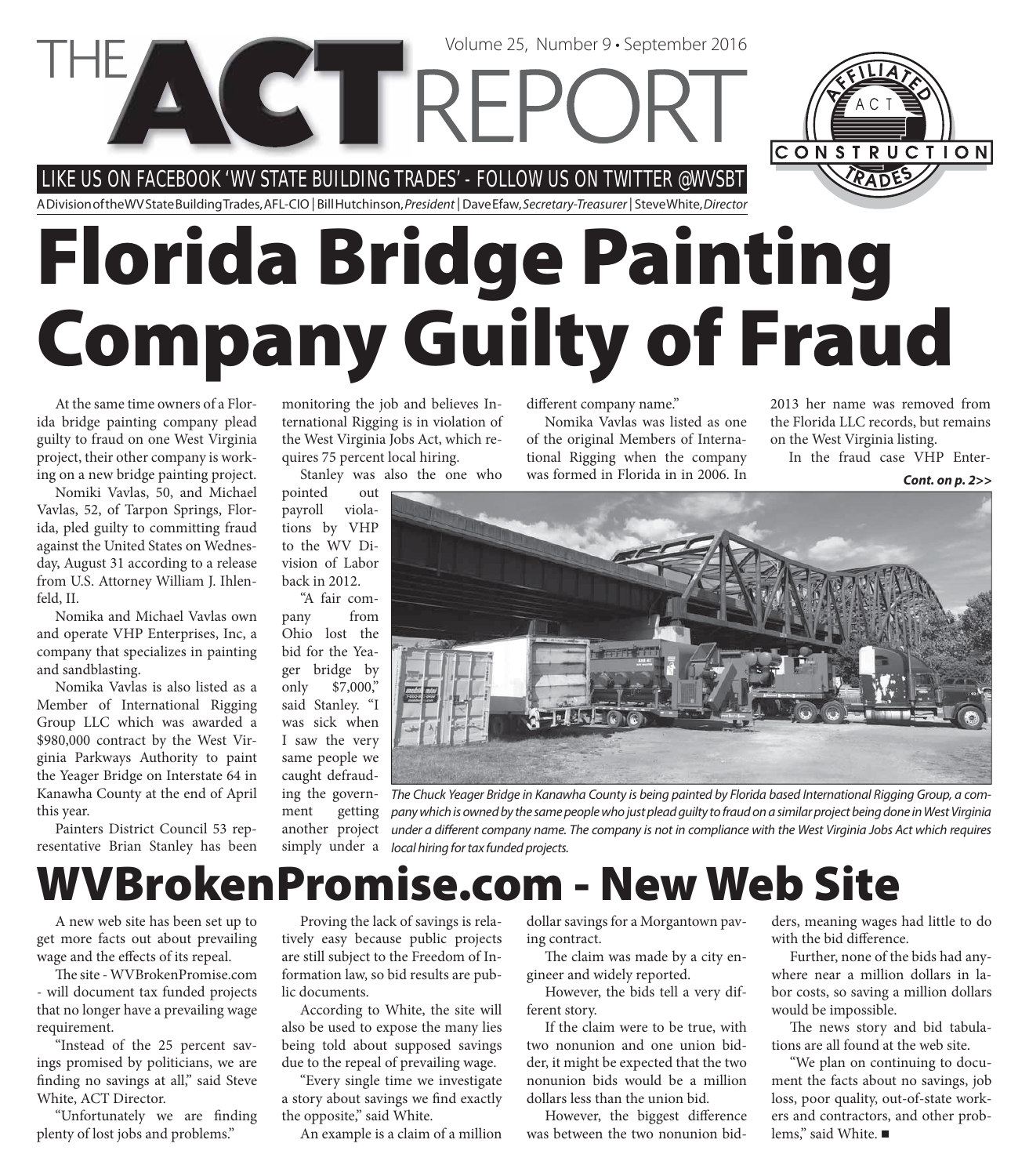### **Ten Building Trades Candidates on Ballot**

Parkersburg and is on the ballot for the 7th District including Ritchie and parts of Roane Counties. C h r i s

Among some very talented candidates for State Senate and House of Delegate offices in November are a record number of trades' members.

Ten members of the Trades are on the ballot and two wives of Trades members as well. Below is a list in district order, with Senate then House of Delegates candidates.

Brad Vanzile is a candidate for the



State Senate in the 3rd District and a member of Plumbers and Steamfitters Local 565 Parke r s b u r g . The district covers the C o u n t i e s of Pleasants,

*Brad Vanzile*

Wirt, Wood and part of Roane.

Glenn Jeffries is running in the 8th Senate District and is a member



of the Carpenters as well as owner of Corn e r s t o n e Interiors, a union interior systems construction com-

pany. The district includes parts of Putnam and Kanawha *Glenn Jeff ries*

Counties. Phil Diserio is a member of Elec-

tricians Local 246 and running for



the House of Delegates in the 2nd District, parts of Brooke and Ohio Counties. Diserio was app ointed in 2011 and

won election in 2012 but lost in his reelection bid in 2014. *Phil Diserio*

Mark Harper is a member of

Combs, a member of *Mark Harper Scott Brewer*

Plumbers and Steamfitters Local 565

IBEW 596 is running in the 6th District of Tyler, Doddridge and parts

> of Pleasants C o u n t y. (Note: Labor did not make an endorsement in this race because the incumbent voted with Labor on critical is-

sues during recent legislative sessions.) *Chris Combs*

Dave Bland, a 15 year member of



*Dave Bland*

ters and owner of 3D Construction,



*Andy Daniel*

Scott Brewer is a 38 year member



M a s o n and **Jack-**

son Counties. Gary McCallister is a member of

> the Carpenters and on the ballot for the 22nd District of most of Lincoln, and parts of Putnam, Logan and Boone. D a v e

*Gary McCallister*

Walker, is a retired member of Operating Engi-



*Dave Walker*

for a number of years but was defeated in the 2014 election.



*Samantha Fooce*

and is running in the 14th District, parts of Mason and Putnam.

Melissa Riggs Huffman is a teach-



er and married to Neil, the assistant b u s i n e s s manager of Operating **Engineers** Local 132, and is running in the 40th District, part of Kanawha

County. *Melissa Huffman* 

Many more members chose to run in the primary, which is evidence of a great response by members of the Trades, according to Bill Hutchinson, President of the WV State Building Trades.

"That so many of our members have stepped up to try and change the system is something we greatly appreciate," said Hutchinson.

"Now it is the job of all members to make sure they and their family members help in the weeks leading up to the election and go to the polls in November."

### *Florida*

#### *Continued from Page 1*

prises was awarded a federal contract to paint bridges in Braxton County from August 2011 through September 2012.

The project was subject to the Davis-Bacon Act, which requires employers to pay a minimum hourly wage rate to all employees.

According to the press release, the Vavlas' did not pay the full wage rate for overtime hours worked by project employees and falsified payroll reports that were delivered to the WV Division of Highways Office by the US Postal Service.

They each plead guilty to one count of "Conspiracy to Defraud the United States and Commit Mail Fraud"

They face up to five years in prison and a fine of up to \$250,000.  $\blacksquare$ 



trict which is part of Wood

A n d y Daniel is an 18 year

member of the Carpen-



County.

trict, part of Wood

County.

in cludes parts of

> neers Local 132. Walker represented the 33rd D i s t r i c t which includes Calhoun and parts of Clay and G i l m e r C o u n t i e s

Two new candidates are related to the Trades.

Samantha Fooce is married to Kevin, a member of Electricians Local 317,

Carpenters and is running in the 13th District which P u t n a m ,

ed Brotherhood of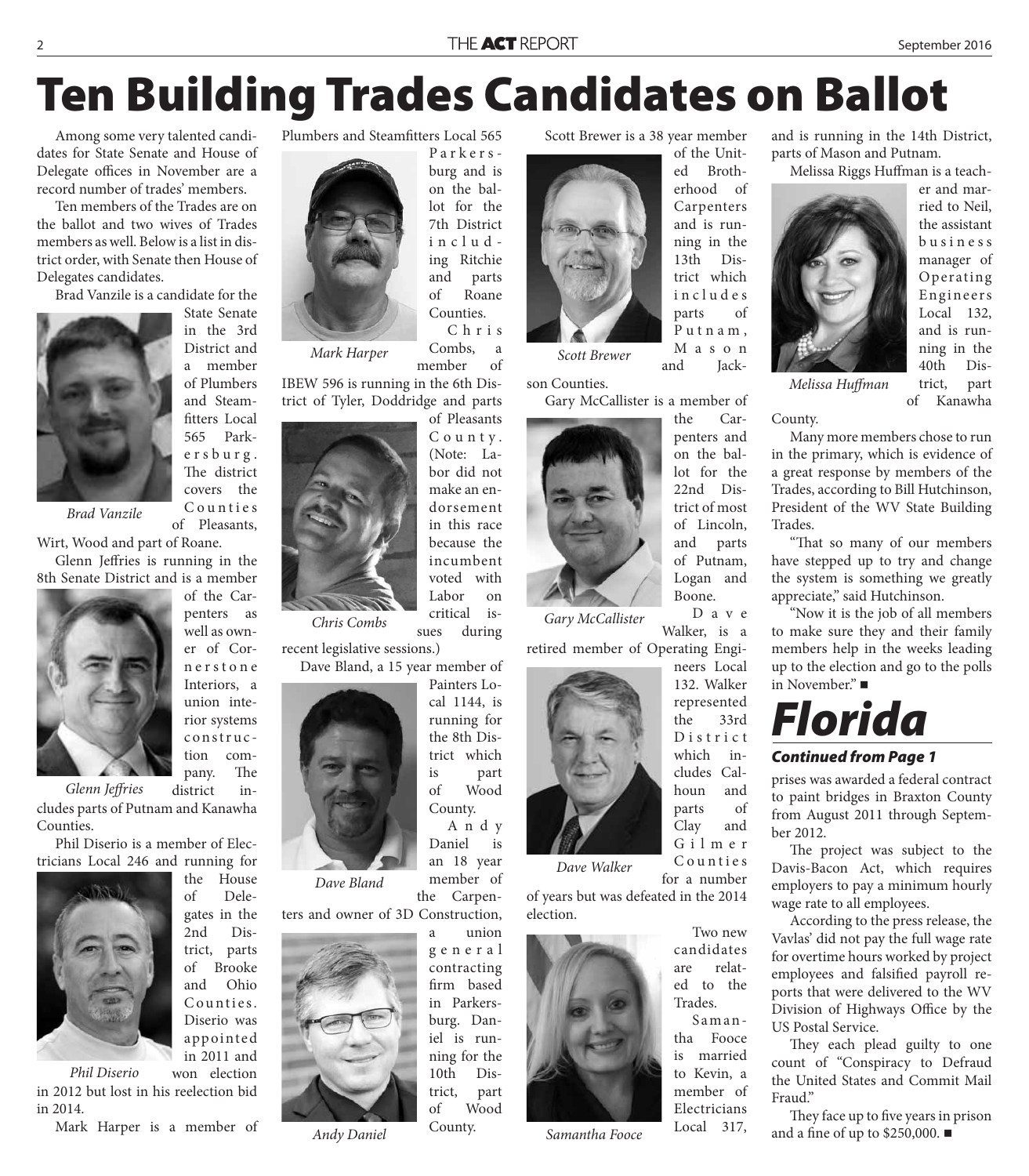## **2016 General Election COPE Endorsements**

**U.S. House of Representatives** David McKinley\* (R) - 1st District Mark Hunt (D) - 2nd District

| Governor             |                                        | 14tl<br>$15$ t $\overline{1}$ |
|----------------------|----------------------------------------|-------------------------------|
| Jim Justice $(D)$    | 16tl                                   |                               |
|                      |                                        |                               |
|                      | <b>Attorney General</b>                |                               |
| Doug Reynolds (D)    | 17t                                    |                               |
|                      |                                        |                               |
| <b>State Auditor</b> | 18tl                                   |                               |
|                      | Mary Ann Claytor (D)                   | 19tl                          |
|                      | <b>Secretary of State</b>              | 20tl                          |
|                      | 21st                                   |                               |
|                      | Natalie Tennant (D)                    | 22n                           |
|                      | <b>State Treasurer</b>                 |                               |
|                      | John Perdue (D)                        | 23r                           |
|                      |                                        | 24t                           |
|                      | <b>Agriculture Commissioner</b>        | 25 <sub>th</sub>              |
| Walt Hemlick (D)     |                                        | 26 <sub>t</sub>               |
|                      |                                        | 27t                           |
|                      | <b>State Senate</b>                    |                               |
| 1st                  | Jack Yost (D)                          |                               |
| 2nd                  | Lisa Zukoff (D)                        | 28 <sub>th</sub>              |
| 3rd                  | <b>Bradley Vanzile (D)</b>             |                               |
| 3rd                  | Greg Smith (D)                         | 29 <sub>t</sub>               |
|                      | <b>Unexpired Term</b>                  | 30tl                          |
| 4th                  | Brian Prim (D)                         | 31st                          |
| 5th                  | Bob Plymale (D)                        | 32n                           |
| 6th                  | Rocky Seay (D)                         |                               |
| 7th                  | Richard Ojeda II (D)                   |                               |
| 8th                  | Glenn Jeffries (D)                     | 33r                           |
| 9th                  | Mike Goode (D)                         | 34tl<br>35 <sub>th</sub>      |
| 10th                 | Dave Perry (D)                         |                               |
| 11th<br>12th         | Denise Campbell (D)                    |                               |
| 13th                 | Doug Facemire (D)                      | 36tl                          |
| 14th                 | Roman Prezioso (D)<br>Bob Williams (D) |                               |
| 15th                 | Brad Noll (D)                          |                               |
| 16th                 | Stephen Skinner (D)                    | 37t                           |
| 17th                 | Corey Palumbo (D)                      | 38tl                          |
|                      |                                        | 39tl                          |
|                      | <b>House of Delegates</b>              | 40tl                          |
| 1st                  | Ronnie Jones (D)                       | 41st                          |
| 2nd                  | Phil Diserio (D)                       | 42n                           |
| 3rd                  | Shawn Fluharty (D)                     |                               |
|                      | Erikka Storch (R)                      | 43r                           |
| 4th                  | Joe Canestraro (D)                     |                               |
| 5th                  | Dave Pethtel (D)                       | 44tl                          |
| 7th                  | Mark Harper (D)                        | 45tl                          |
| 8th                  | David Bland (D)                        | 46tl                          |
| 9th                  | Jim Marion (D)                         | 47t                           |
| 10th                 | Andy Daniel (D)                        | 48tl                          |
|                      | J. Morgan Leach (D)                    |                               |
|                      | Bill Merriman (D)                      |                               |
| 11th                 | Jim Crowder (D)                        |                               |

12th Missy Morris (D) 13th **Scott Brewer** (D) Rosalee Juba-Plumley (D) h Samantha Fooce (D) h Jeffrey Smith (D) h Joe Akers (D) Sean Hornbuckle (D) Matt Spurlock (D) h Chad Lovejoy (D) Matthew Rohrbach (R) h Billy J. Chaffin II (D) Ken Hicks (D) Robert Thompson (D) h Justin Marcum (D) Phyllis White (D) d Jeff Eldridge (D) **Gary McCallister** (D) d Rodney Miller (D) h Ralph Rodighiero (D) h "Bucky" Blackwell (D)  $h$  Ed Evans (D) Carol Bailey (D) Sabrina Shrader (D) Lacy Watson (D)  $h$  Bill O'Brien (D) Wayne Williams (D) h Ricky Moye (D) h Mick Bates (D) Kristen Ross (D) d Shirley Love (D) John Pino (D) Margaret Staggers (D) 33rd **David Walker** (D) h Brent Boggs (D) h Ben Adams (D) Andrew Byrd (D) Ben Sheridan (D) h Nancy Guthrie (D) Andrew Robinson (D) Larry Rowe (D) h Mike Pushkin (D)  $h$  Tom Tull  $(D)$ h Wesley Holden (D) h Melissa Riggs Huffman (D) Adam Young (D) d Stephen Baldwin Jr. (D) Ray Canterbury (R) d Bill Hartman (D) Phil Isner (D) h Dana Lynch (D) h Bill Hamilton (R)  $h$  Peggy D. Smith (D) h Ken Auvil (D) h Richard Iaquinta (D) Derek McIntyre (D) Tim Miley (D) Wayne Worth (D)

| 49th | Dave Gobel (D)          |
|------|-------------------------|
| 50th | Mike Caputo (D)         |
|      | Linda Longstreth (D)    |
|      | Tim Manchin (D)         |
| 51st | Barbara Fleischauer (D) |
|      | Evan Hansen (D)         |
|      | Nancy Jamison (D)       |
|      | Rodney Pyles (D)        |
|      | John Williams (D)       |
| 52nd | Steven Shaffer (D)      |
| 53rd | Al Tomson (D)           |
| 55th | Isaac Sponaugle (D)     |

| 57th                          | Beverly C. Keadle (D)         |  |  |
|-------------------------------|-------------------------------|--|--|
| 59th                          | Cat Webster (D)               |  |  |
| 60th                          | Gary "Peanut" Collis (D)      |  |  |
| 61st                          | Jason Barrett (D)             |  |  |
| 62nd                          | Christy Santana (D)           |  |  |
| 63rd                          | Kenny LeMaster Jr. (D)        |  |  |
| 64th                          | Barby Frankenberry (D)        |  |  |
| 65th                          | Sammi Brown (D)               |  |  |
| 66th                          | David Dingess (D)             |  |  |
| 67th                          | Rod Snyder (D) $\blacksquare$ |  |  |
| * Building Trades Endorsement |                               |  |  |
| <b>Bold</b> = Trades Member   |                               |  |  |

#### **ANNOUNCEMENT OF APPRENTICESHIP OPPORTUNITIES**

| <b>NAME OF PROGRAM:</b>                                      | Charleston JATC of Plumbers &<br>Pipefitters Local Union 625                                                                                                                                                                                                                                                        |  |  |  |
|--------------------------------------------------------------|---------------------------------------------------------------------------------------------------------------------------------------------------------------------------------------------------------------------------------------------------------------------------------------------------------------------|--|--|--|
| <b>WHERE TO APPLY:</b>                                       | 3601 James Ave, Charleston, WV                                                                                                                                                                                                                                                                                      |  |  |  |
| <b>WHEN TO APPLY:</b>                                        | October 4th, 5th and 6th 2016<br>October 11th, 12th and 13th 2016<br>Applications only given out on listed days                                                                                                                                                                                                     |  |  |  |
| <b>HOURS TO APPLY:</b>                                       | 8:00 AM to 11:00 PM, 1:00 PM to 3:30 PM<br>On listed days only                                                                                                                                                                                                                                                      |  |  |  |
| (\$35.00 APPLICATION FEE, WHEN YOU PICK UP YOUR APPLICATION) |                                                                                                                                                                                                                                                                                                                     |  |  |  |
| MINIMUM QUALIFICATIONS AS FOLLOWS:                           |                                                                                                                                                                                                                                                                                                                     |  |  |  |
| AGE:                                                         | 17 years of age at the time of application,<br>and must be 18 years of age prior to being<br>indentured by the JATC                                                                                                                                                                                                 |  |  |  |
| <b>EDUCATION:</b>                                            | High School Diploma or equivalent                                                                                                                                                                                                                                                                                   |  |  |  |
| PHYSICAL:                                                    | Must be physically able to perform the<br>work of the trade. A Drug test will be<br>required                                                                                                                                                                                                                        |  |  |  |
| <b>DRIVERS' LICENSE:</b>                                     | Must have valid Driver's license                                                                                                                                                                                                                                                                                    |  |  |  |
| <b>APTITUDE:</b>                                             | Must score standard level on TABE test<br>administered by Workforce WV                                                                                                                                                                                                                                              |  |  |  |
| <b>APPLICATION RETURN:</b>                                   | Application must be returned by<br>October 26, 2016. No applications will be<br>accepted after the cut off date.                                                                                                                                                                                                    |  |  |  |
| 0.1                                                          | $\frac{1}{2}$ $\frac{1}{2}$ $\frac{1}{2}$ $\frac{1}{2}$ $\frac{1}{2}$ $\frac{1}{2}$ $\frac{1}{2}$ $\frac{1}{2}$ $\frac{1}{2}$ $\frac{1}{2}$ $\frac{1}{2}$ $\frac{1}{2}$ $\frac{1}{2}$ $\frac{1}{2}$ $\frac{1}{2}$ $\frac{1}{2}$ $\frac{1}{2}$ $\frac{1}{2}$ $\frac{1}{2}$ $\frac{1}{2}$ $\frac{1}{2}$ $\frac{1}{2}$ |  |  |  |

A copy of the applicant's birth certificate, high school transcript of grades, high school diploma or equivalent, DD2-14 form if former Military, and valid driver's license will be requested at the time of application. {ONLY COPIES WILL BE ACCEPTED}

The Recruitment, selection, employment and training of apprentices shall be without discrimination because of race, color, religion, national origin or sex. The JATC will take affirmative action to provide equal opportunities in apprenticeship and training and will operate the apprenticeship program as required under Title 29 of the code of federal regulations, Part 30.